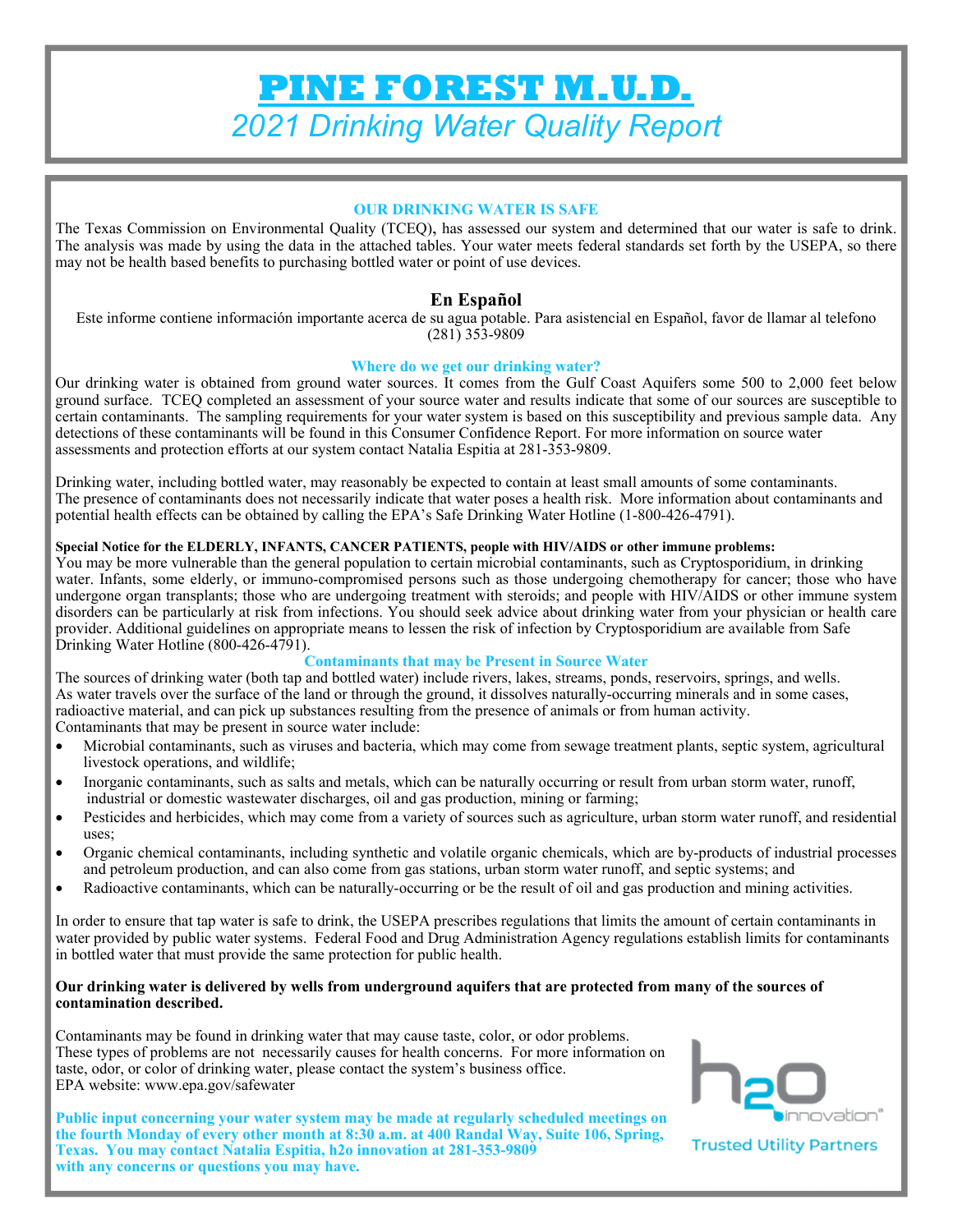#### **About the Following Table**

The following table contains all of the chemical constituents which have been found in your drinking water for the most recent testing performed in accordance with applicable regulations. USEPA requires water systems to test up to 97 constituents. The constituents detected in your water are listed in the attached table.

#### **DEFINITIONS**

**Maximum Contaminant Level (MCL)** - The highest level of a contaminant in drinking water. MCL's are set as close to the MCLG's as feasible using the best available treatment technology.

**Maximum Contaminant Level Goal (MCLG)** - The level of a contaminant in drinking water below which there is no known or expected health risk. MCLG's allow for a margin of safety.

**Treatment Technique** – A required process intended to reduce the level of a contaminant in drinking water.

Action Level – The concentration of a contaminant which, if exceeded, triggers treatment or other requirements which a water system must follow. **ppm** = parts per million or milligrams per liter (mg/l), one part per million corresponds to one minute in two years or a single penny in \$10,000. **ppb** = parts per billion or micrograms per liter (mg/l), one part per billion corresponds to one minute in 2,000 years or a single penny in \$10,000,000.

**pCi/l** = pico curies per liter: Measure of radioactivity.

**Maximum Residual Disinfectant Level (MRDL)** - The highest level of a disinfectant allowed in drinking water. There is convincing evidence that addition of a disinfectant is necessary for control of microbial contaminants.

## **Pine Forest M.U.D. TX 1013519 - 2021 Drinking Water Quality Report:**

|      | <b>Organic Contaminants</b>  |                                                                            |                                              |    |          |                            |                                                 |  |  |  |
|------|------------------------------|----------------------------------------------------------------------------|----------------------------------------------|----|----------|----------------------------|-------------------------------------------------|--|--|--|
| Year | <b>Constituent</b>           | <b>Highest</b><br><b>Detected Level at</b><br><b>Any Sampling</b><br>Point | Range of<br><b>Detected</b><br><b>Levels</b> |    | MCL MCLG | Units of<br><b>Measure</b> | <b>Source of Constituent</b>                    |  |  |  |
| 2020 | <b>Total Trihalomethanes</b> | 4.5                                                                        | $4.5 - 4.5$                                  | 80 | N/A      | ppb                        | By-products of chlorine<br>disinfection.        |  |  |  |
| 2020 | Haloacetic Acid<br>(HAA5)    | 2.5                                                                        | $2.5 - 2.5$                                  | 60 | N/A      | ppb                        | By-product of drinking water chlo-<br>rination. |  |  |  |

|      | <b>Disinfectant Residuals</b> |                                                                  |                                |   |          |                     |                                           |  |  |
|------|-------------------------------|------------------------------------------------------------------|--------------------------------|---|----------|---------------------|-------------------------------------------|--|--|
| Year | Constituent                   | <b>Highest Detected</b><br>Level at Any<br><b>Sampling Point</b> | Range of<br>Detected<br>Levels |   | MCL MCLG | Units of<br>Measure | Source of Constituent                     |  |  |
| 2021 | Chlorine Disinfectant         | 1.95                                                             | $0.41 - 1.95$                  | 4 |          | ppm                 | Disinfectant used to control<br>Microbes. |  |  |

|      | Unregulated Contaminant**   |                                                 |                                 |                         |  |  |  |  |  |  |
|------|-----------------------------|-------------------------------------------------|---------------------------------|-------------------------|--|--|--|--|--|--|
| Year | <b>Constituent</b>          | <b>Average of All Sampling</b><br><b>Points</b> | <b>Range of Detected Levels</b> | <b>Units of Measure</b> |  |  |  |  |  |  |
| 2020 | <b>Bromodichloromethane</b> | 4.35                                            | $1.4 - 7.3$                     | ppb                     |  |  |  |  |  |  |
| 2020 | Dibromochloromethane        | 5.1                                             | $1.8 - 8.5$                     | ppb                     |  |  |  |  |  |  |
| 2020 | Dichloroacetic Acid         | 1.0                                             | $1.0 - 1.0$                     | ppb                     |  |  |  |  |  |  |
| 2020 | Dibromoacetic Acid          | 1.5                                             | $1.5 - 1.5$                     | ppb                     |  |  |  |  |  |  |
| 2020 | Bromochloroacetic Acid      | 1.1                                             | $1.1 - 1.1$                     | ppb                     |  |  |  |  |  |  |
| 2020 | <b>Bromoform</b>            | 2.75                                            | $1.3 - 1.4$                     | ppb                     |  |  |  |  |  |  |

\*\*Unregulated contaminants are those for which EPA has not established drinking water standards. The purpose of unregulated contaminant monitoring is to assist EPA in determining the occurrence of unregulated contaminants in drinking water and whether future regulation is warranted.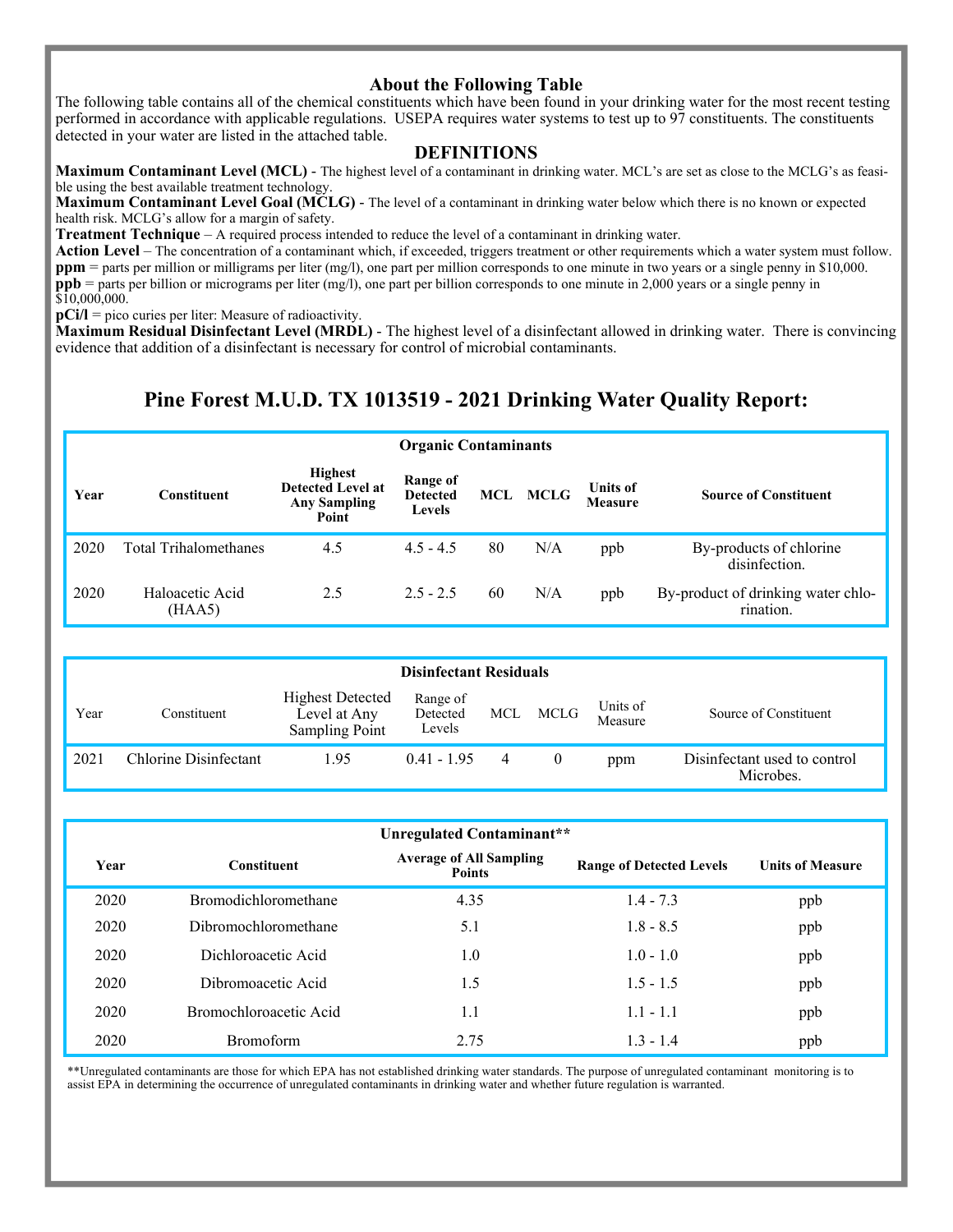| <b>Lead and Copper</b> |             |                     |                                                            |                 |                            |                                                                   |  |  |  |
|------------------------|-------------|---------------------|------------------------------------------------------------|-----------------|----------------------------|-------------------------------------------------------------------|--|--|--|
| Year                   | Constituent | The 90th Percentile | <b>Number of Sites</b><br><b>Exceeding Action</b><br>Level | Action<br>Level | <b>Units of</b><br>Measure | <b>Source of Constituent</b>                                      |  |  |  |
| 2019                   | Copper      | 0.15                | $\mathbf{0}$                                               | 1.3             | ppm                        | Erosion of natural deposits; Leaching from<br>wood preservatives. |  |  |  |
| 2019                   | Lead        | 0.5                 | $\mathbf{0}$                                               | 15              | ppb                        | Corrosion of household plumbing system.                           |  |  |  |

The 90th percentile of the Lead/ Copper analysis means the top 10% (highest sample results) of all samples collected.

If present, elevated levels of lead can cause serious health problems, especially for pregnant women and young children. Lead in drinking water is primarily from materials and components associated with service lines and home plumbing. This water supply is responsible for providing high quality drinking water, but cannot control the variety of materials used in plumbing components. When your water has been sitting for several hours, you can minimize the potential for lead exposure by flushing your tap for 30 seconds to 2 minutes before using water for drinking or cooking. If you are concerned about lead in your water, you may wish to have your water tested. Information on lead in drinking water, testing methods, and steps you can take to minimize exposure is available from the

|      | <b>Inorganic Contaminants</b> |                                                                            |                                              |            |             |                                   |                                                            |  |  |
|------|-------------------------------|----------------------------------------------------------------------------|----------------------------------------------|------------|-------------|-----------------------------------|------------------------------------------------------------|--|--|
| Year | Constituent                   | <b>Highest</b><br><b>Detected Level at</b><br><b>Any Sampling</b><br>Point | Range of<br><b>Detected</b><br><b>Levels</b> | <b>MCL</b> | <b>MCLG</b> | <b>Units of</b><br><b>Measure</b> | <b>Source of Constituent</b>                               |  |  |
| 2021 | Nitrate                       | 0.18                                                                       | $0.18 - 0.18$                                | 10         | 10          | ppm                               | Runoff from fertilizer use;<br>Leaching from septic tanks. |  |  |

## **During 2021,Pine Forest M.U.D. TX 1013519 received all of its water from Inverness Forest Improvement District.**

**Inverness Forest I.D. TX 1010172 provided the following water quality information:** 

|      | <b>Inorganic Contaminants</b> |                                                                            |                                       |            |                |                                   |                               |  |  |  |
|------|-------------------------------|----------------------------------------------------------------------------|---------------------------------------|------------|----------------|-----------------------------------|-------------------------------|--|--|--|
| Year | <b>Constituent</b>            | <b>Highest</b><br><b>Detected Level at</b><br><b>Any Sampling</b><br>Point | Range of<br><b>Detected</b><br>Levels | <b>MCL</b> | <b>MCLG</b>    | <b>Units of</b><br><b>Measure</b> | <b>Source of Constituent</b>  |  |  |  |
| 2021 | Arsenic                       | 4                                                                          | $4 - 4$                               | 10         | $\theta$       | ppb                               | Erosion of natural deposits.  |  |  |  |
| 2021 | Barium                        | 0.202                                                                      | $0.202 - 0.202$                       | 2          | 2              | ppm                               | Discharge if drilling wastes. |  |  |  |
| 2020 | Fluoride                      | 0.41                                                                       | $0.41 - 0.41$                         | 4          | $\overline{4}$ | ppm                               | Erosion of natural deposits.  |  |  |  |
| 2021 | Nitrate                       | 0.06                                                                       | $0.06 - 0.06$                         | 10         | 10             | ppm                               | Runoff from fertilizer use.   |  |  |  |

\*Fluoride is found naturally in the Inverness Forest Water Supply in an amount that is equivalent to the recommended levels approved for cavity prevention by the American Dental Association and the Texas Department of Health.

|      | Unregulated Contaminant**   |                                |                          |                  |  |  |  |  |  |  |
|------|-----------------------------|--------------------------------|--------------------------|------------------|--|--|--|--|--|--|
| Year | Constituent                 | Average of All Sampling Points | Range of Detected Levels | Units of Measure |  |  |  |  |  |  |
| 2020 | <b>Bromform</b>             | 4.1                            | $4.1 - 4.1$              | ppb              |  |  |  |  |  |  |
| 2020 | Chloroform                  | 1.0                            | $1.0 - 1.0$              | ppb              |  |  |  |  |  |  |
| 2020 | <b>Bromodichloromethane</b> | 3.4                            | $3.4 - 3.4$              | ppb              |  |  |  |  |  |  |
| 2020 | Dibromochloromethane        | 5.9                            | $5.9 - 5.9$              | ppb              |  |  |  |  |  |  |

\*\*Unregulated contaminants are those for which EPA has not established drinking water standards. The purpose of unregulated contaminant monitoring is to assist EPA in determining the occurrence of unregulated contaminants in drinking water and whether future regulation is warranted.